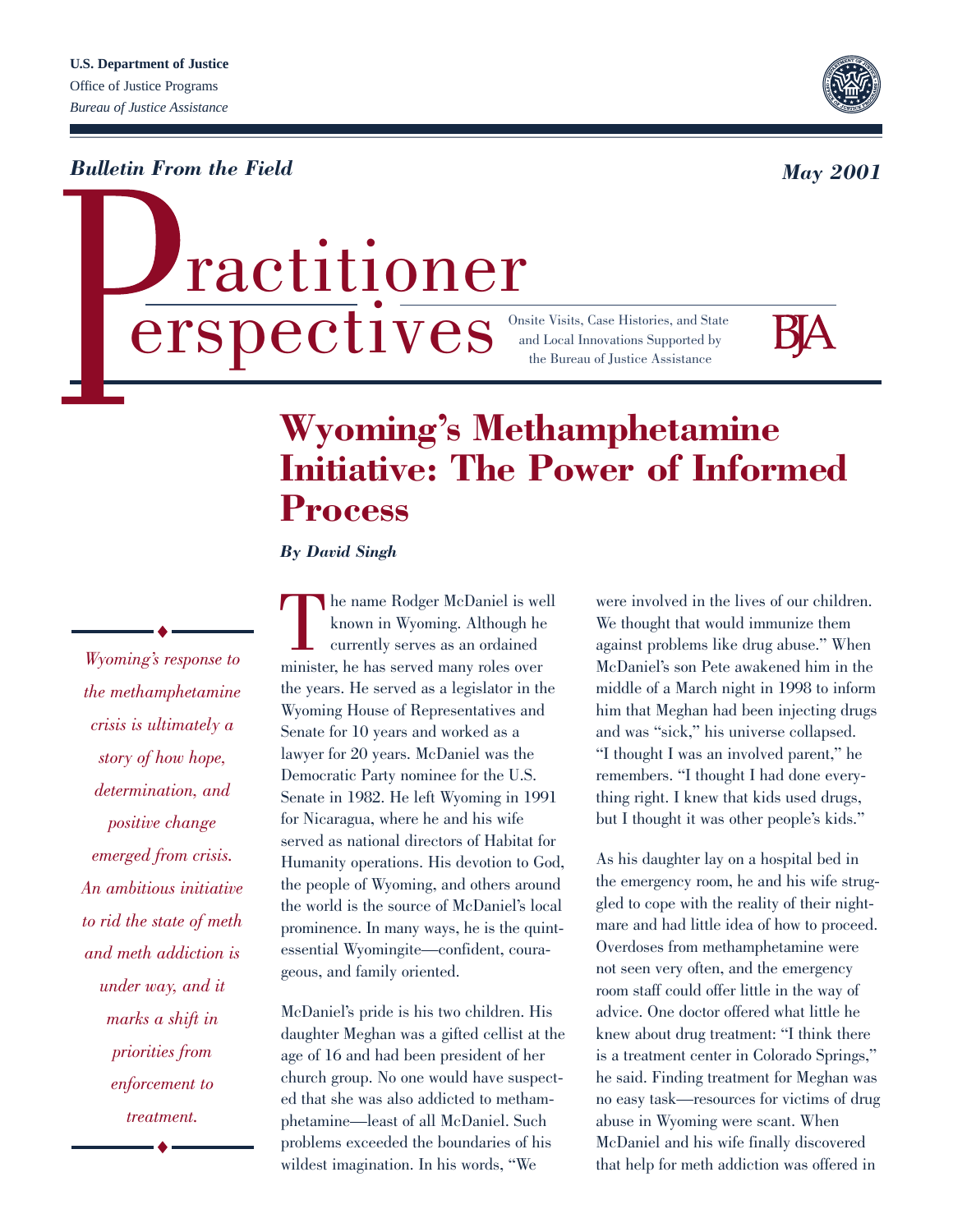long-term residential treatment, they quickly learned that there were no beds available in the state.

Eventually, they found the Hazelden Center in Minneapolis, Minnesota, through the Internet. Meghan went there for 28 days of treatment and then to The Gables in Rochester, Minnesota, for extended residential care. "It took 4 months in an intensive controlled environment before she even considered going sober," says McDaniel. "That should give you an idea about the power of meth addiction." After 9 months in residential treatment, Meghan continued for 2 more months in outpatient aftercare. She felt unsafe returning to Wyoming and remained in Rochester, working and attending daily Alcoholics Anonymous meetings. Meghan came home this past spring. Two and a half years after entering treatment, she remains sober. She is enrolled in college, determined to rebuild her life. "In this journey, we learned two important lessons," McDaniel says. "The first is that this problem can happen to anyone. The second is that treatment, when done well, works."

In the early 1990s, a monster descended on the state of Wyoming. It crept in sneakily, steadily, and under a veil of silence. In many ways, the McDaniels' experience with methamphetamine mirrored the Wyoming experience. Drugs were thought to be a big-city problem, and denial

allowed meth to take root. Methamphetamine was addictive, available, and cheap. It created a population of addicts virtually overnight, and it was not long before it began to cause large-scale havoc—destruction that could not go unnoticed. "Looking back, the warning signs were there," says McDaniel. "We just did not want to see them."

There is a story to be told in Wyoming's recognition of this destruction. Like many stories, it contains lessons lessons about overcoming denial, learning to work together to achieve success, coming to grips with new ways of thinking, and trying to convince others to change. Wyoming's response to the methamphetamine crisis is ultimately a story of how hope, determination, and positive change can emerge from crisis.

Today, many Wyoming citizens see addiction through eyes of compassion, not disgust. An ambitious initiative to rid the state of meth and meth addiction is under way, and it marks a shift in priorities from enforcement to treatment. Notably, the shift also enjoys overwhelming public support. How did this plan come to be, and why does it remain so popular? Who are the leaders in the state working to put the plan into place? What does the plan look like, and what does it hope to accomplish? The answers to all of these questions are found as the story of Wyoming's Methamphetamine Initiative unfolds.

#### **Methamphetamine Comes to Wyoming**

Wyoming is the ninth-largest and least populous state in the nation with more than 100,000 square miles of rugged land and fewer than 500,000 residents. Based on its population density, the entire state is considered a frontier area. Wyoming is a relatively poor state and, unlike the rest of the nation, has not benefited much from the upswing of the national economy. Its economy is driven primarily by mining, oil, gas, tourism, and government employment. The state has more than 900 miles of interstate highway, about 400 of which make up the main transportation route from California to the Midwest. Approximately 4 million people visit Wyoming each year. Its vast prairies, roaming wildlife, and mountain streams make it a traveler's paradise.

The notion of substance abuse has never been a part of Wyoming's rugged frontier image, but it has long been a part of Wyoming's reality. An article that appeared in the *Saratoga Sun* in 1897 reads:

*There is entirely too much drunkenness in this town for the comfort of peaceable and law-abiding people. It is hardly possible for a lady to pass along the street without having*

This series is dedicated to the exploration of vital issues in criminal justice program development and management. Case studies highlight the work of progressive, innovative people and programs in state and local criminal justice systems. Although a case study may include a detailed description of the operational aspects of a program, it is not a scientific program evaluation. Rather, it is a document designed to explore the interaction of factors such as collaboration, politics, resources, culture, and others that play a part in successful public management.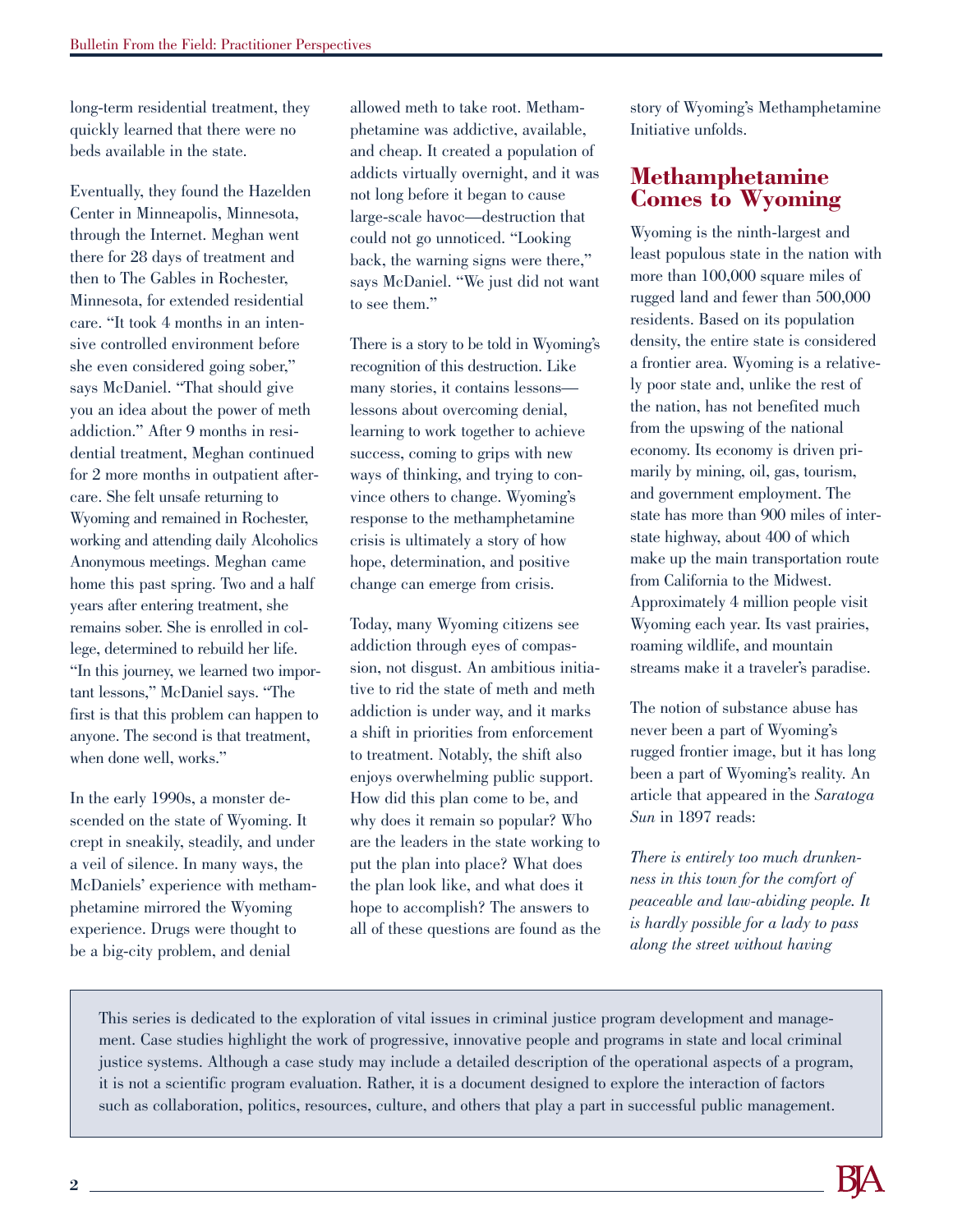*drunken and profane language issuing from saloons there. Drunk men should be made to keep their places, and we pay taxes and maintain a government for the purpose of holding such things in check.* 

Indeed, some 100 years later, the state government still struggles with nuisances related to substance abuse. Today, however, lewd language has been replaced by more serious problems. While alcohol still threatens the peace, other devastating drugs plague the state. This is the case with methamphetamine, a drug that was largely unavailable in Wyoming before 1993. Those persons who were on the front lines of drug control were the first to discover that a crisis was in the works.

Enter Tom Pagel. Pagel is the Director of the Division of Criminal Investigation (DCI) for Wyoming and oversees enforcement operations for the state. "The enforcement community saw the emergence of methamphetamine first," he explains. "Around 1992, our officers were making more and more arrests each year related to methamphetamine. In 1992, we made 20 arrests; in 1994, we made 69. Last year (1999), we made 142." Local statistics confirmed this trend (figure 1). Casper, Wyoming—later discovered to be one of the meth hotspots for the state—was hard hit. In just one year (1992–93), drug arrests in Casper rose 321 percent. A substantial number of these arrests were related to methamphetamine use and abuse (figure 2).

"Prior to methamphetamine, cocaine was the drug of choice for most serious users in our state," Pagel explains. "When meth hit, it offered



*Source: State of Wyoming, Division of Criminal Investigation*



*Source: State of Wyoming, Division of Criminal Investigation*

more bang for less buck. The high from cocaine generally lasts anywhere from 1 to 2 hours. The high from meth lasts between 8 and 10 hours and is generally cheaper than cocaine. For serious users, meth is a more attractive drug."

It was not long before criminal entrepreneurs realized that a great deal of money could be made in the methamphetamine business. Wyoming's vast and remote frontier land made it an ideal location for methamphetamine labs. Dangerous "hot" manufacturing techniques were no longer needed with the introduction of less

dangerous "cold" protocols. A complete stranger to meth manufacturing who has Internet access, a fullservice retail store, and a small amount of money could have a meth lab up and running in a short time. Although enforcement officials suspected that the majority of meth in Wyoming originated in Mexico, they were also making more and more meth lab busts each year. In 1997, three labs were discovered. By 1999, that number had risen to 20 (figure 3).

In addition to being head of Wyoming's Division of Criminal Investigation, Pagel is chairman of the Governor's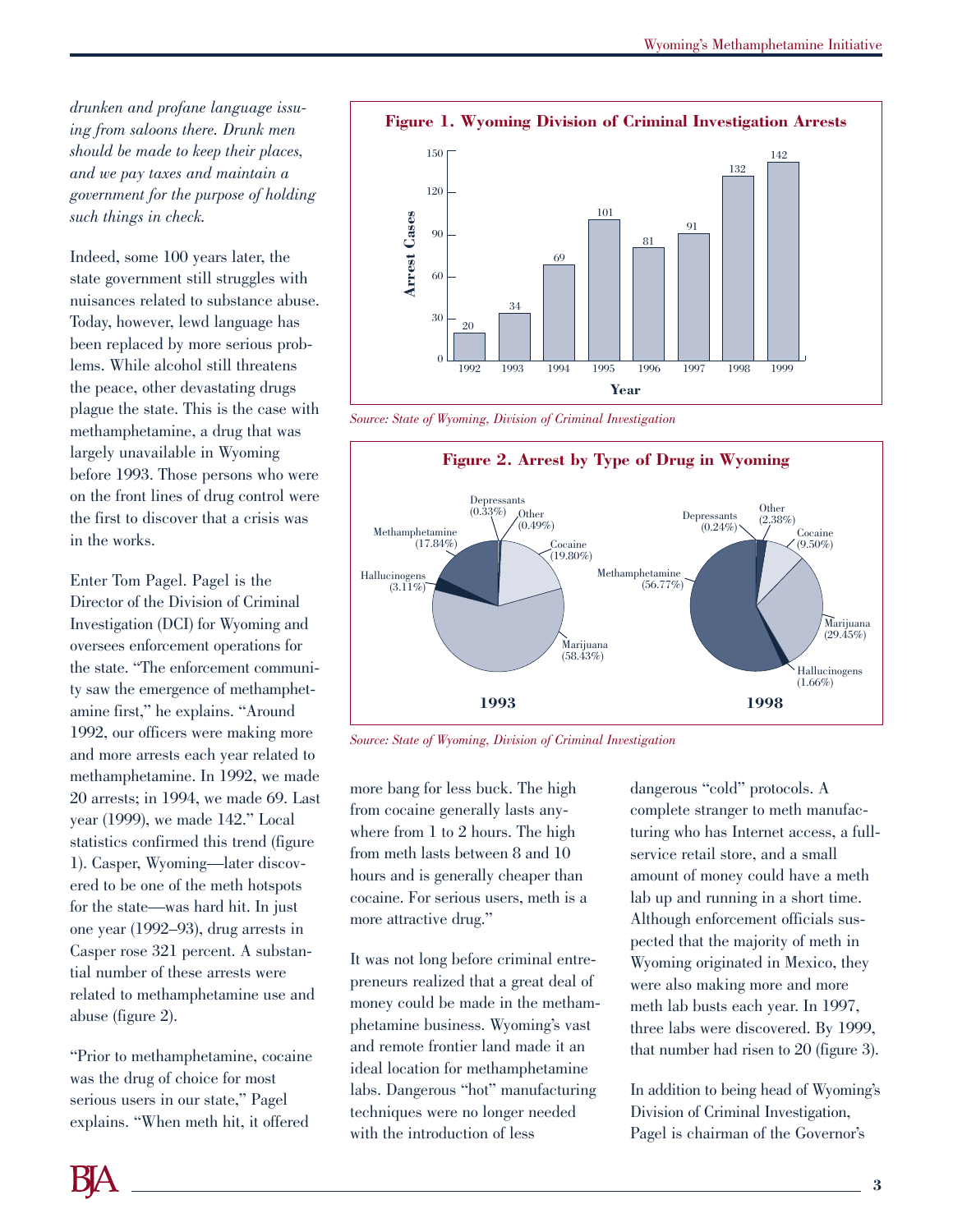**Figure 3. Division of Criminal Investigation Cases** 20 20 15 Meth Lab Cases **Meth Lab Cases**12 10 5 3  $\Omega$ 1997 1998 1999 **Year**

*Source: State of Wyoming, Division of Criminal Investigation*

Substance Abuse and Violent Crime Advisory Board. The board consists of diverse individuals from a variety of entities, including state agencies, local government, and various communities throughout the state. The board meets monthly to further its mission to develop and execute a drug and crime control strategy for Wyoming. It was at these meetings in the early 1990s that Pagel realized that his officers were not the only ones seeing the rampage of methamphetamine.

"I remember one meeting in particular," he says. "We had a representative from the state department of health on our board at the time. She mentioned that she had pulled 10 recent files from state-sponsored drug treatment clinics. Seven of them described individuals addicted to methamphetamine. Jaws around the table dropped. We were just not used to seeing those sorts of numbers with meth."

Alarmed by the numbers, Pagel and the board took a closer look at the few statistics that were available to them. Representatives went back to

their respective agencies to look at their own statistics to get a better feel for the problem. The results were not encouraging. "Once we started to look, we saw meth or the effects of meth nearly everywhere," Pagel explains. The Department of Family Services was seeing more and more foster children who were the victims of parents who abused meth. The prison population showed a higher incidence of meth use and abuse, and drug treatment providers were seeing more and more meth cases each day. These direct measures clearly pointed to a growing meth problem. Less difficult to prove but no less troubling were the indirect consequences of drug abuse. Violent crime in both juvenile and adult populations was on the rise. Increases in teen pregnancy, truancy, and domestic violence all were thought to be connected to the rise in methamphetamine use.

Pagel and the board were convinced that Wyoming had a meth problem in desperate need of attention. Yet, it was clear that they needed to learn more before any action could be taken.

#### *The Epidemiologist Comes to Town*

"We knew we had a problem—that much was clear," Pagel explains. "But we realized that before even thinking about how to deal with the problem, we had to get a better handle on it. Our own statistical methods were crude and incomplete. In our field, we often just assume we have a problem and go after it, without taking the time to document our suspicions with hard facts."

The answer to Wyoming's search for solid statistical evidence was Bernard Ellis, an epidemiologist and public health professional. Ellis had more than 25 years of experience studying patterns of drug abuse throughout the United States.

In the early 1990s, drug abuse was increasingly cast as a public health dilemma in addition to its more traditional image as a criminal justice problem. As a result, federal agencies, most notably the U.S. Department of Health and Human Services, encouraged the application of statistical research methods to assess the scope and direction of substance abuse at state levels. Wyoming was one of the first states to answer this call; others included Colorado, Illinois, Massachusetts, New Mexico, and New York. All of these states applied the same statistical logic to substance abuse that had been applied to diseases like tuberculosis and polio in decades before. Using a number of research techniques, epidemiologists and statisticians could paint a picture of drug abuse in populations in question. That information could, in turn, drive informed drug control policies.

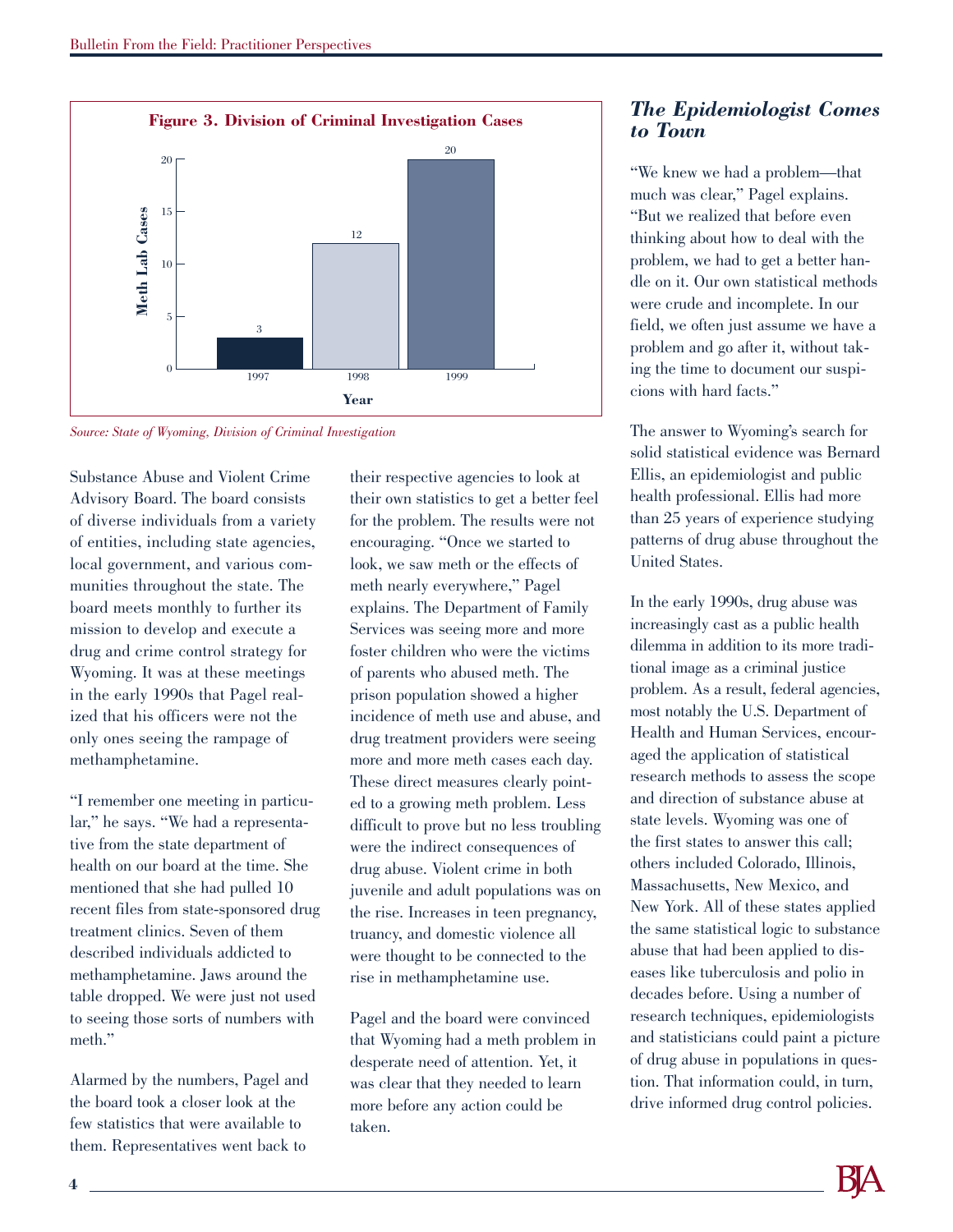Researchers ultimately seek to describe a problem by making inferences about the population through population sampling. By using different research methods and taking multiple samples, researchers can attain a more accurate description of the problem. Over the course of 3 years, Ellis and other researchers conducted 8 studies in Wyoming, each with a different population and research method. Some studies, such as surveys, required generating new data before any analysis could be done. Other studies focused on the social indicators of drug abuse, such as arrest rates and mortality, and relied on preexisting records kept by state agencies such as the department of health.

#### *Studies Reveal the Magnitude of the Meth Problem*

The results were shocking (figure 4). According to Ellis, "If these numbers had been about measles or some other disease, we would have been setting up quarantines." One study that surveyed more than 80 percent of Wyoming's students in junior high and high school showed that

- ◆ More than 40 percent of Wyoming children in grades 10 through 12 met the DSM–IV criteria to be classified as drug abusers. One in 10 could be classified as drug dependent.
- Wyoming eighth graders had higher methamphetamine user rates than high school seniors nationwide.
- ◆ Fifty-one percent of the Wyoming Boys School population and 59 percent of the Girls School population (both reformatory schools) reported past meth use.

Another study of state-supported substance abuse treatment programs found that

- ◆ In 1994, only 2 percent of statesupported substance abuse treatment clients statewide mentioned using meth at admission. By 1996, that number was up to 8 percent. By 1998, it was 25 percent. Today, some Wyoming treatment centers report that more than 50 percent of all clients mention meth use on admission.
- Over the past 5 years, Wyoming substance abuse treatment clients have been two to four times more likely than clients nationwide to report meth use on admission.
- $\blacklozenge$  In 1998, almost 6,000 Wyoming methamphetamine users were estimated to need substance abuse treatment—more than 1 in every 100 Wyoming residents.

Studies documented other disturbing findings: more than 1 in 20 pregnant women used meth, 32 percent of foster care placements resulted from

drug abuse, 42 percent of persons arrested for drug offenses in 1 year were repeat offenders, fewer than 1 in 10 Wyoming residents who needed drug treatment received it, and hospital admissions due to drug abuse had increased more than 25 percent over 10 years (figure 5). These studies confirmed two important facts about meth abuse in Wyoming—the problem was widespread, and the measures in place to combat the problem were not working.

The data generated by Ellis and other researchers marked a critical moment in Wyoming's response to drugs and, specifically, to methamphetamine. The picture painted by these grim statistics did far more than describe the state of abuse. Ultimately, the numbers themselves became agents of change; they fundamentally altered the manner in which the board thought about the problem of methamphetamine and how to best combat its abuse throughout the state.



*Source: State of Wyoming, Division of Criminal Investigation*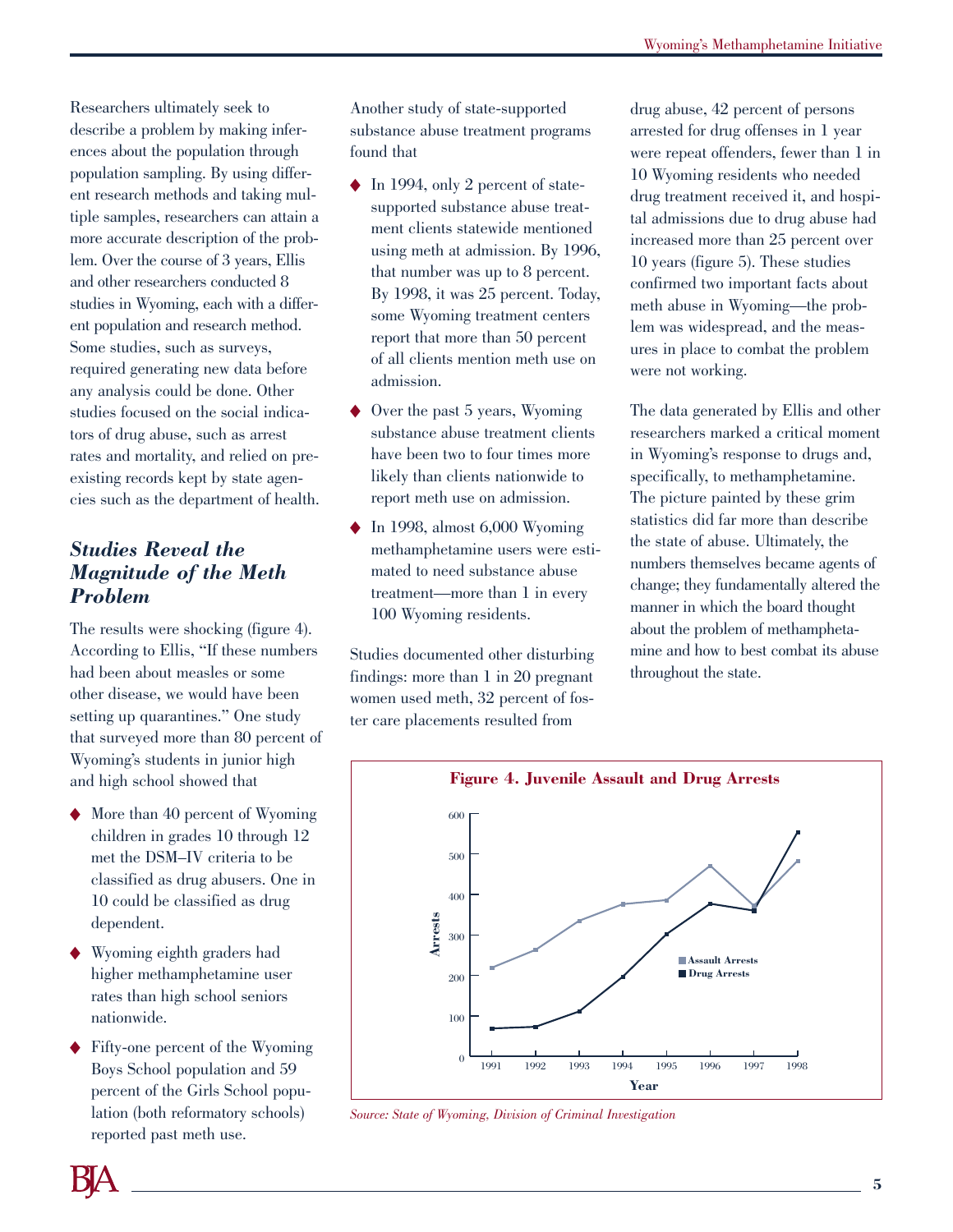

*Source: State of Wyoming, Division of Criminal Investigation*

#### **Metamorphosis of a Solution to Methamphetamine Abuse**

Tom Pagel's career as a police officer began in Michigan in the 1970s. He was a tough cop who regarded addicts as the slime of the earth—people who refused to hold themselves accountable for their own actions. Pagel saw to it that they were held accountable. As a cop, and later as an administrator, Pagel worked hard to ensure that the criminal justice system treated drug abusers as criminals. His feelings toward treatment were consistent with this philosophy. "I hated huggy kissy stuff," he says. "As far as I was concerned, treatment was an excuse for addicts to escape punishment."

A statistic turned Pagel's outlook upside down. "The stat that grabbed me was the 42-percent recidivism rate for drug offenders," he admits. "I was an enforcement guy, and I believed that people needed to be punished for breaking the law. But when I saw that almost half of the people my officers were arresting for drug offenses had previously been arrested for similar crimes, I realized that our enforcement-oriented approach was not working." Pagel came to an important realization that would later become a mantra for the state of Wyoming: "We could no longer arrest our way out of this problem," he says. "The statistics that we found in Wyoming proved without a doubt that a new approach was needed."

Determined to gain a better grasp of addiction and the promise of treatment, Pagel and others journeyed to San Rafael, California, to Center Point, a well-known residential drug treatment center. The center functions as a "therapeutic community" (TC) and offers long-term intensive treatment for addicts. The TC model uses a highly structured approach to drug treatment that focuses on longterm recovery. The TC approach looks beyond an individual's addiction and identifies personal weaknesses that may contribute to the disorder. Another important aspect of TC is the community itself, which

provides addicts with opportunities to develop social skills, economic self-reliance, a work ethic, personal accountability, concern for peers in the TC, and an appreciation of the impact their drug abuse has had on those around them.

Methamphetamine users frequently display various types of dysfunction in addition to their addiction. Sleep disturbances, impulsive and erratic behavior, malnourishment, shortterm memory loss, hostility, behavioral disruption, and depression are all common. Moreover, drug use often directly or indirectly results in multiple contacts with the criminal justice system. The TC model of treatment, because of its longer duration and focus beyond abstinence to developing prosocial values and behaviors, has proven to be effective with users of methamphetamine particularly with users involved with the criminal justice system.

It was a pivotal trip for Pagel. "My entire view about treatment was transformed," he explains. The 3 days Pagel spent with addicts, counselors, and administrators in the therapeutic community made him realize that treatment—good treatment was no easy road. "I was amazed," he admits. "To see the struggle that addicts endured, to see how the therapeutic community model emphasized both compassion and personal accountability, to see the success of the program—it blew me away."

Another realization hit home. Such opportunities for addicts were nonexistent in Wyoming. Clearly, treatment for harder drugs like methamphetamine required intensive attention; existing state-sponsored treatment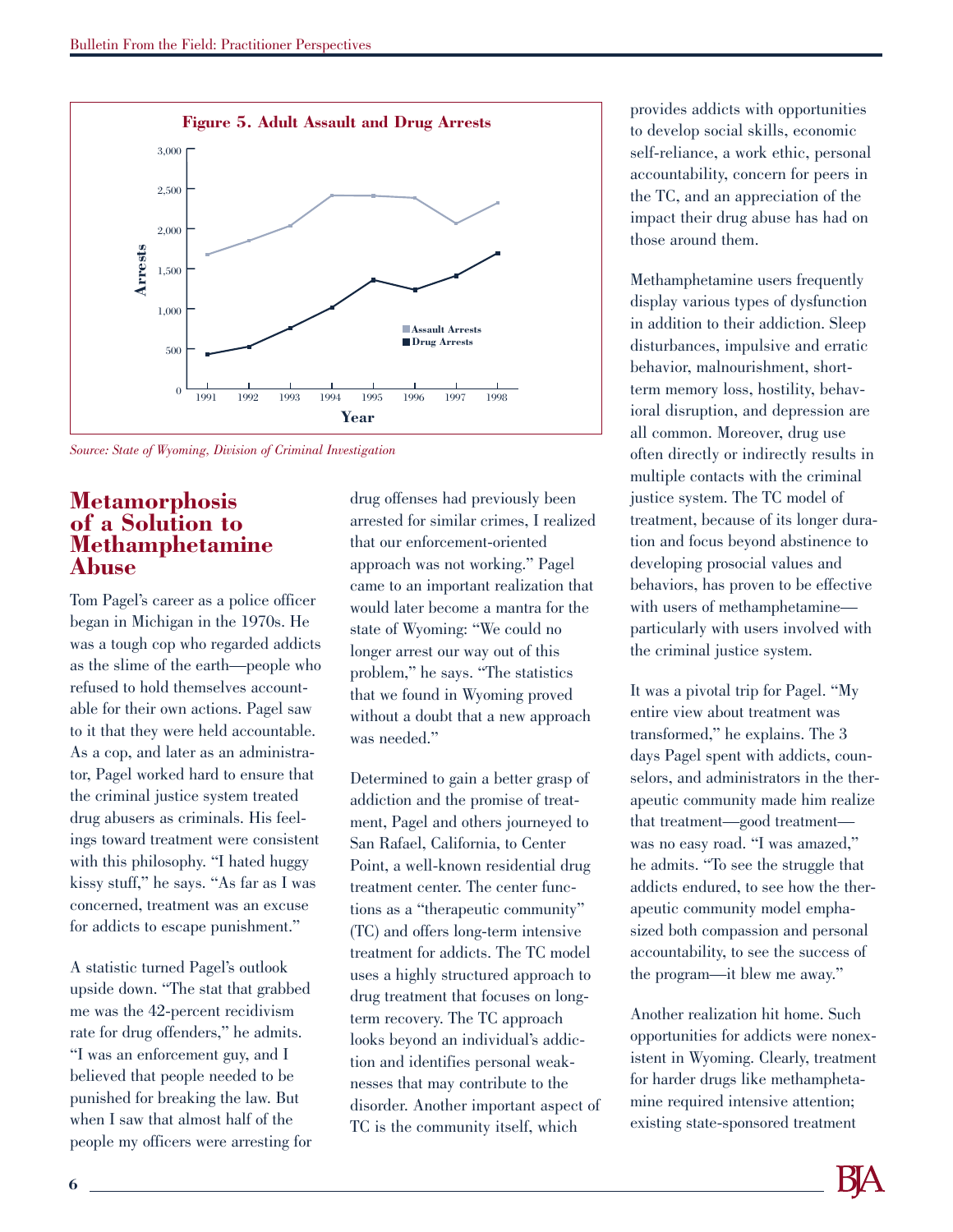centers were ill-equipped to offer long-term residential care. Moreover, the scarcity of resources for existing treatment providers made fighting meth addiction akin to taking on 10 Goliaths.

"I remember one guy we had arrested had gone through thirteen 28-day treatment programs," Pagel says. "We were even having trouble helping addicts who desperately wanted to break their cycle of addiction. On the enforcement end, we were bringing people into the system just fine, but were not taking the right approach with them once they were in the system."

Pagel returned home with a renewed outlook and focus. One of Wyoming's top cops became one of the state's biggest advocates for drug treatment. He would play a critical role in transforming public perception about addiction and the legislative agenda for it. In the meantime, another transformation took place. The Governor's Advisory Board changed the way it did business.

# **A Catalyst for Change**

Central to Wyoming's war on meth was the Governor's Substance Abuse and Violent Crime Advisory Board. Established in 1987, the board works to carry out the executive order under which it was created. That order called for the development of a comprehensive crime and drug control strategy for the state. From the beginning, the board featured a diverse membership—a tradition that continues today. Educators, concerned citizens, treatment professionals, legislators, judges, public defenders, and law enforcement officials have all participated over the years. Even

so, in its embryonic stage, the board was a reactive organization that did little more than appropriate funds for statewide and local initiatives.

Kevin Meenan is the elected district attorney for Casper, Wyoming, and a long-time member of the board. "We didn't really see ourselves as a strategic body," he explains. "We saw ourselves as a pass-through for funds, not much more." Pagel puts it more bluntly: "We'd meet on a regular basis," he says, "but we wouldn't talk. We'd share a cup of coffee, groan about all the troubles we faced in our respective fiefdoms, and say goodbye." No serious turf issues contributed to the board's lack of cohesion and integration, however. "We got along fine," explains Steve Lindly, a board member and assistant administrator for the Department of Corrections. "Nor were we doing the wrong things with respect to crime and drug control. Looking back, however, it's clear that the results of our efforts were significantly limited because we were not working together."

Ultimately, it was crisis that brought about cohesion. Because methamphetamine posed such a threat to the well-being of the state, the board realized that they had to work together more effectively. The methamphetamine crisis illustrated that crime and drugs were complex social phenomena that could not be treated in isolation. "Meth cut across all of our jurisdictions," Pagel says. "Everyone on the board brought a perspective to the problem. It would have been senseless to try to combat it alone. It was time to take advantage of the enormous diversity in our group."

The board was determined to transform itself from a reactive body to a proactive and strategically oriented entity. As a first step, the board members set out to learn more from the citizens of their state. They invited people from all sectors to the table and sought their input. The strategy worked. "No one wanted to be left out after awhile," says board member Dianne Calloway. "Everyone wanted to be helpful and play a role in taking on the problem of meth in our state." In another critical move, the board began to hold its meetings in different locations around the state to augment outreach efforts. Everywhere board members went, their eyes were opened to something new.

One of the most eye-opening meetings took place at the Wyoming Girls School. There, the board heard from a panel of girls—all of whom had been involved with meth—from a variety of backgrounds. "I'll never forget that experience," says Pagel. "I asked each girl how long it would take her to obtain meth should she be returned to her old school on that day. The answers ranged from 20 minutes to one class period—just over an hour. We already knew there was a problem, we had seen the stats, but nothing hits you harder than hearing from children."

#### *The Public Campaign*

Methamphetamine is an insidiously addictive drug, and denial only made matters worse. While Wyoming families suffered behind closed doors, reluctant to break a taboo of silence, the drug spread deeper into Wyoming's social fabric. In an informational video about methamphetamine, Governor Jim Geringer declared that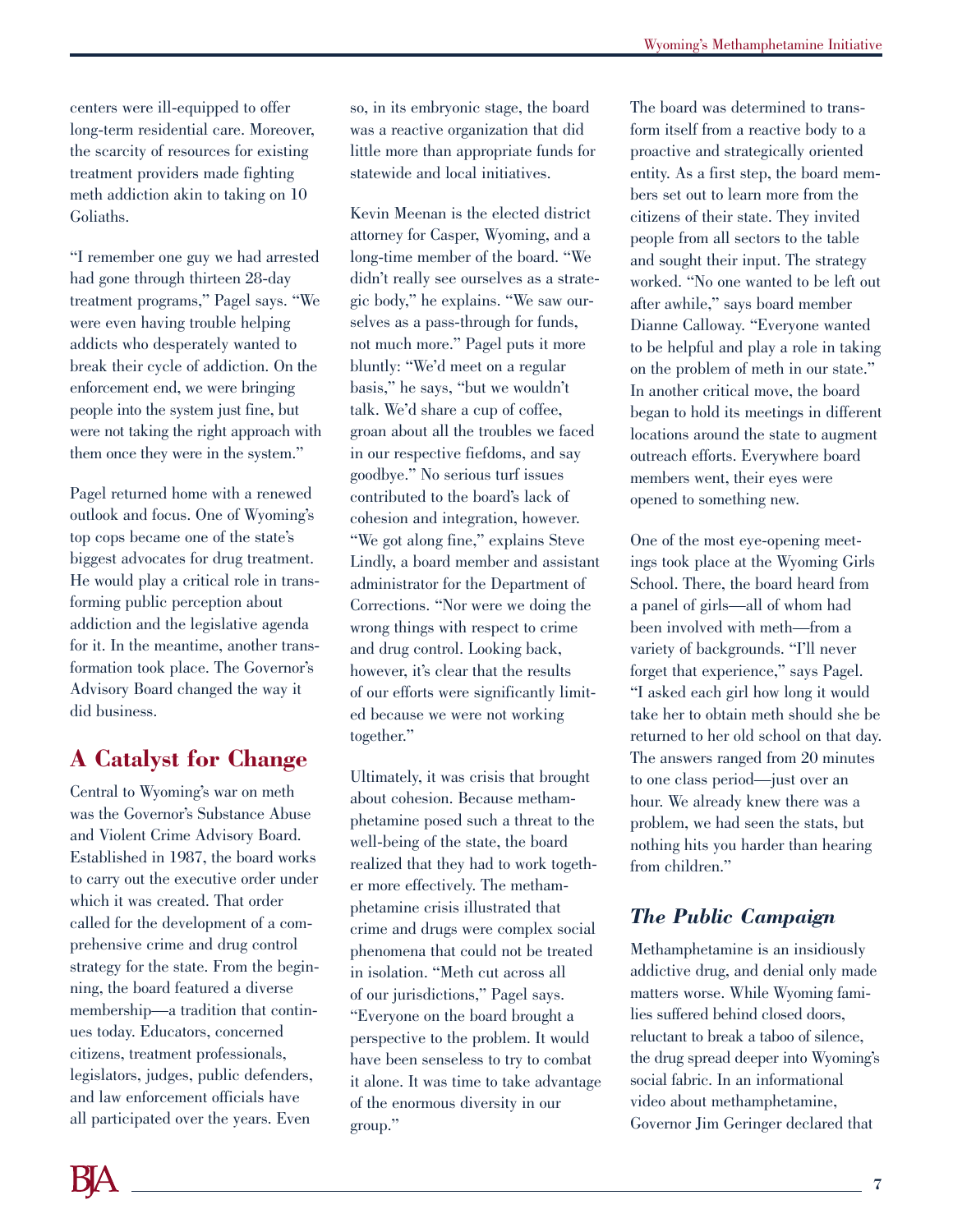#### **Meth Labs: A Dangerous Trend**

The proliferation of meth labs in the state of Wyoming coincides with a number of factors that make it easier for the criminal to establish meth "cooking" operations and avoid detection. Steve Miller, a methamphetamine enforcement expert in Wyoming's Division of Criminal Investigation, has personally witnessed the enormous increase in meth labs in his state. "Before the meth explosion in our area, the meth labs we encountered were usually 'super labs'—large-scale operations that were controlled by individuals heavily involved in the sale and manufacturing of drugs," Miller said. "Today the labs we find are often one-man operations, set up by people who want to make quick money. Smaller labs are often harder to track and harder to bust."

Why have these one-man operations emerged? The most probable explanation is the greater availability of simple and affordable recipes for cooking meth. With new mediums like the Internet, would-be criminals gain access to a variety of cooking methods that call for materials readily available at local hardware and drug stores. Matchbooks, over-the-counter drugs, antifreeze, lye, and glassware are just a few examples of these materials.

The increased use of "cold" cooking techniques is also disturbing. While some recipes use heat to manufacture meth, others require no heat at all. "Hot" techniques are generally more dangerous (due to the possibility of explosion), more pungent (making them easier to detect), and more difficult to set up and break down (making them more difficult to relocate). Cold techniques virtually eliminate all three of these elements, making it easier for meth manufacturers to establish small operations and avoid detection.

the state "needed to get away from denial and start talking about methamphetamine." Working with Ellis, Pagel and the board set out on a campaign to raise public awareness about the problem. Three important facts stood behind their reasoning: (1) the public had a right to know, (2) public support was critical to leverage support for a methamphetamine initiative, and (3) the research conducted by Ellis provided the incontrovertible evidence needed to back up their claims. In short, the facts could not be ignored.

Pagel assumed a leadership role in the process. Because Wyoming's population is so small, the board knew that, with enough driving, Pagel and others could reach a large percentage of the population. A 1-hour presentation was created describing the state of meth abuse and documenting the



*Materials confiscated from a clandestine lab await transport and disposal.*

need for treatment, prevention, and intervention strategies. Energized as it was, the board recognized that its situation was bleak. "We were dealing with a culture that did not believe in treatment," McDaniel says. "Many people in the state saw the failings of

alcohol treatment in the 60s and 70s." Wyoming's feelings about treatment were not inconsistent with its overwhelmingly conservative population. Most people felt that the appropriate place for addicts was in the criminal justice system.

Determined to plead his case, Pagel (joined by Ellis on occasion) set out on a whirlwind tour of the state. He appeared whenever and wherever people would listen. He spoke to local officials, schoolchildren, and concerned citizens. He spoke early in the morning, late in the evening, and virtually all times in between. Word got around about his presentation, and Pagel found himself speaking before packed audiences everywhere. He put over 45,000 miles on his car and made more than 150 presentations in under a year.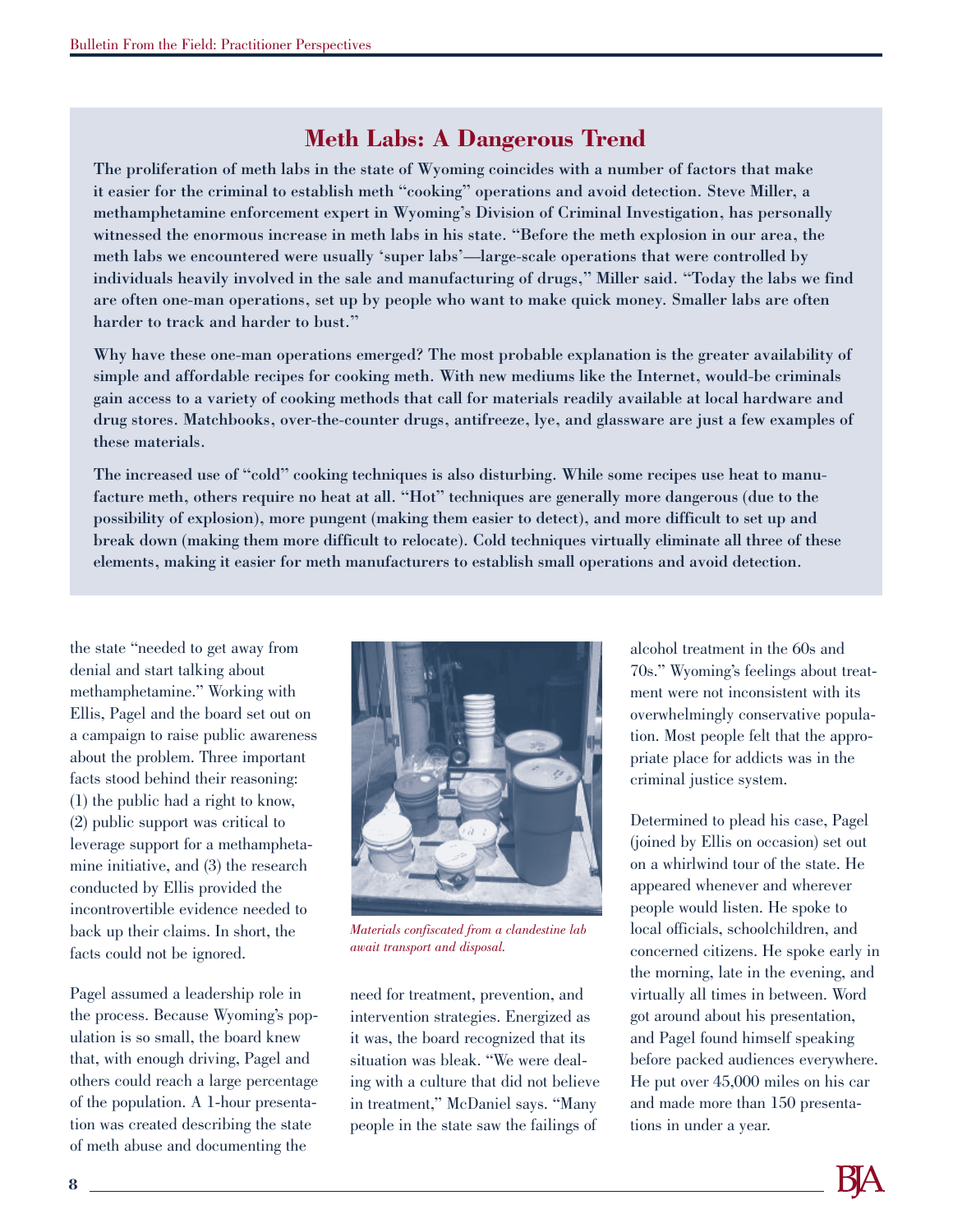More than a few heads turned when Pagel spoke out in favor of treatment. His reputation as a police officer known for tough enforcement policies became an asset. Hearing a reputable cop whom everyone trusted speak up for treatment sent a powerful message that Wyoming could not arrest its way out of the problem. "I was amazed by the reception we received," Pagel says. "People everywhere seemed to grasp and support the concept that a new approach was needed."

Clearly, the public education campaign was effective—an outcome that deserves some analysis. Looking back, several factors contributed to its success:

◆ The message hit close to home. "At nearly every presentation, someone would come up to me and thank me for talking about the problem and share their own experiences with meth," says Pagel. "They would talk either about their own struggles or about the struggles of someone in their family. We were breaking through the code of silence." It was clear from the campaign that meth was not a problem that could be relegated to the "not in my backyard syndrome." Meth was in everyone's backyard, and the campaign played an important role in bringing that fact to the forefront. At one public meeting, a father spoke tearfully of his daughter's addiction. He talked about the pain of a parent coming to grips with the fact that the unthinkable had happened to his daughter. He also shared the devastating financial consequences of paying for treatment. He and his wife had to use money put aside for their

children's education and were forced to sell their family home to pay for treatment. "But," he said, "my daughter is going to live."

It was clear that alternatives to treatment were not working. According to McDaniel, "More and more families were experiencing the failures of incarceration for drug addiction. We were spending more money on jails and prisons, but they failed to show any curbing of the problem." McDaniel recalls defending one young addict who had extremely conservative parents—parents who had always believed the place for addicts was in jail. "It wasn't until it happened to their daughter that they realized that addiction is a disease that needs to be treated." In many ways, Wyoming woke up to this realization in much the same fashion; if it wasn't your child, your parents, or your sibling, it was your neighbor or friend who was involved with meth.



*Wyoming.*

People could see for themselves how much addicts needed help, not jail.

◆ The statistics gathered by Ellis and others described a problem that could not be ignored and illuminated the need for a radical new approach. "I could talk to a principal in any school in Wyoming until I was blue in the face trying to convince him or her that there was a meth problem in their area," Ellis recalls. "But when I was able to present the principal with the results of a survey conducted in his or her school district, the facts could not be ignored." As grim as the statistics were, Pagel, Ellis, and others found them to be empowering as well. Ellis describes one presentation made to a group of high school students. "They did not like the dubious distinction of being the worst in the nation with respect to drug abuse," he explains. "They wanted to surmount the problem once they understood its severity."

The public campaign was a critical element in the board's strategy to take on the methamphetamine crisis. Armed with public support, it could turn to the next step—convincing the legislature that funds were needed for a comprehensive methamphetamine initiative.

#### *Putting Democracy To Work*

"I learned a valuable political lesson from our awareness campaign," says Pagel. "If you have a message that you want to promote, you market it to *Money and drugs confiscated by police in* the people." Unbeknownst to Pagel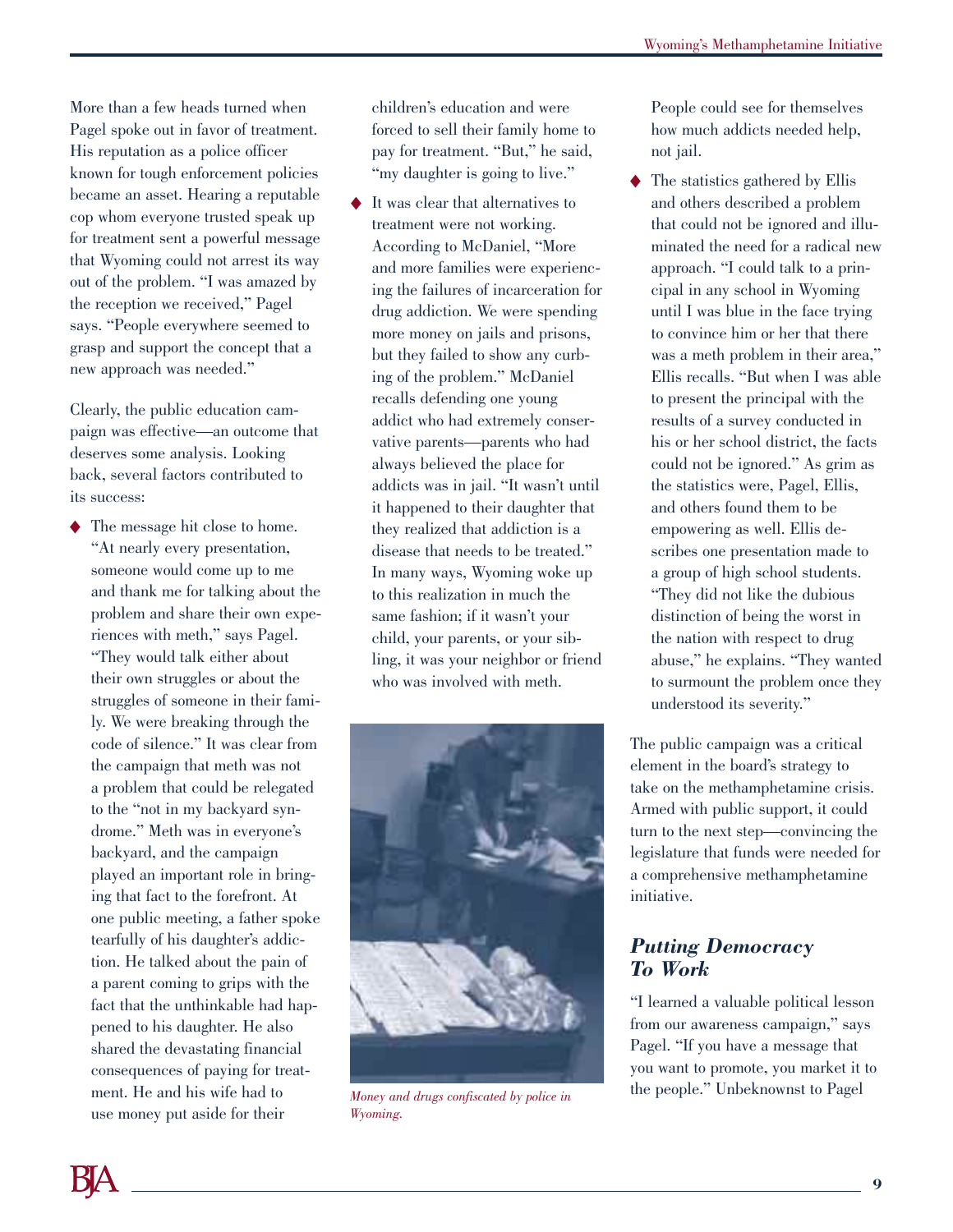at the time, citizens who had been educated about meth were contacting their legislators. Legislators who had been protected by silence were now being pressured to respond.

Even so, getting money from the Wyoming Legislature was, according to Pagel, "like trying to squeeze blood out of a turnip." Wyoming has a shallow tax base, making fiscal resources scarce. Not surprisingly, the politically conservative legislature is even more conservative when it comes to fiscal matters. Each year, the legislature would summon state agencies to testify before them. "We would always ask for more money," Pagel says, "and they would nearly always tell us that none was available." For that reason, Pagel and the board were less than optimistic about their chances of securing major funding to combat methamphetamine. "We were planning to redistribute some of our resources toward treatment, if necessary," explains Pagel, "but that would only get us so far." Pagel was accustomed to having just a few minutes to speak on behalf of the Division of Criminal Investigation each year before the appropriations committee. That year, he intended to use all of his time to bring attention to the meth problem.

At the time, the chair of the Wyoming Senate Appropriations Committee was fiscal conservative and Republican Tom Kinnison. Pagel quickly learned that his public campaign had already put meth on the committee's radar. Before Pagel could utter more than a few sentences, Senator Kinnison stopped him and said, "Tom, tell me everything you know about this meth problem." What was normally a 5-minute annual exchange turned into a 1-hour session—the



*Materials for a meth lab.*

very same type of session that Pagel had shared with the people of Wyoming, the very same statistics that had helped to transform its citizenry. If Pagel was surprised by the request for information about meth, what happened when he finished speaking was even more shocking. "After Tom had finished his presentation," Senator Kinnison recalls, "I said to him, 'What do you need to deal with this problem—I want you to think about it and come back to the committee with a plan.' I think he nearly fell out of his chair when I said that!"

Truth be told, Pagel nearly did fall out of his chair. Never in his experience with the state legislature had he been presented with such a window of opportunity. "I left the meeting practically shaking," he says, grinning. "I came back to my office and called everyone on the board for an emergency meeting." It was clear that the attention the board drew to the issue of meth helped to set the stage for a new relationship with the state

legislators. The board had just under 5 weeks to come up with a plan.

#### *Strategizing for Success*

For the first time, the Governor's Substance Abuse and Violent Crime Advisory Board sat down to develop a comprehensive strategy to deal with the epidemic of methamphetamine. "We had one chance to pitch our plan to the legislators," Pagel said. "We had to be smart about formulating a strategy." Rather than compartmentalizing the problem along jurisdictional lines, the board created an integrated approach. Because resources were scarce, an integrated approach offered the best chance of obtaining more potent results for a given sum of money.

Instead of asking for a lot of money for indiscriminate use in treatment, prevention, and intervention, the board members focused on establishing research-based and proved practices. Their plan was to establish drug treatment, intervention, and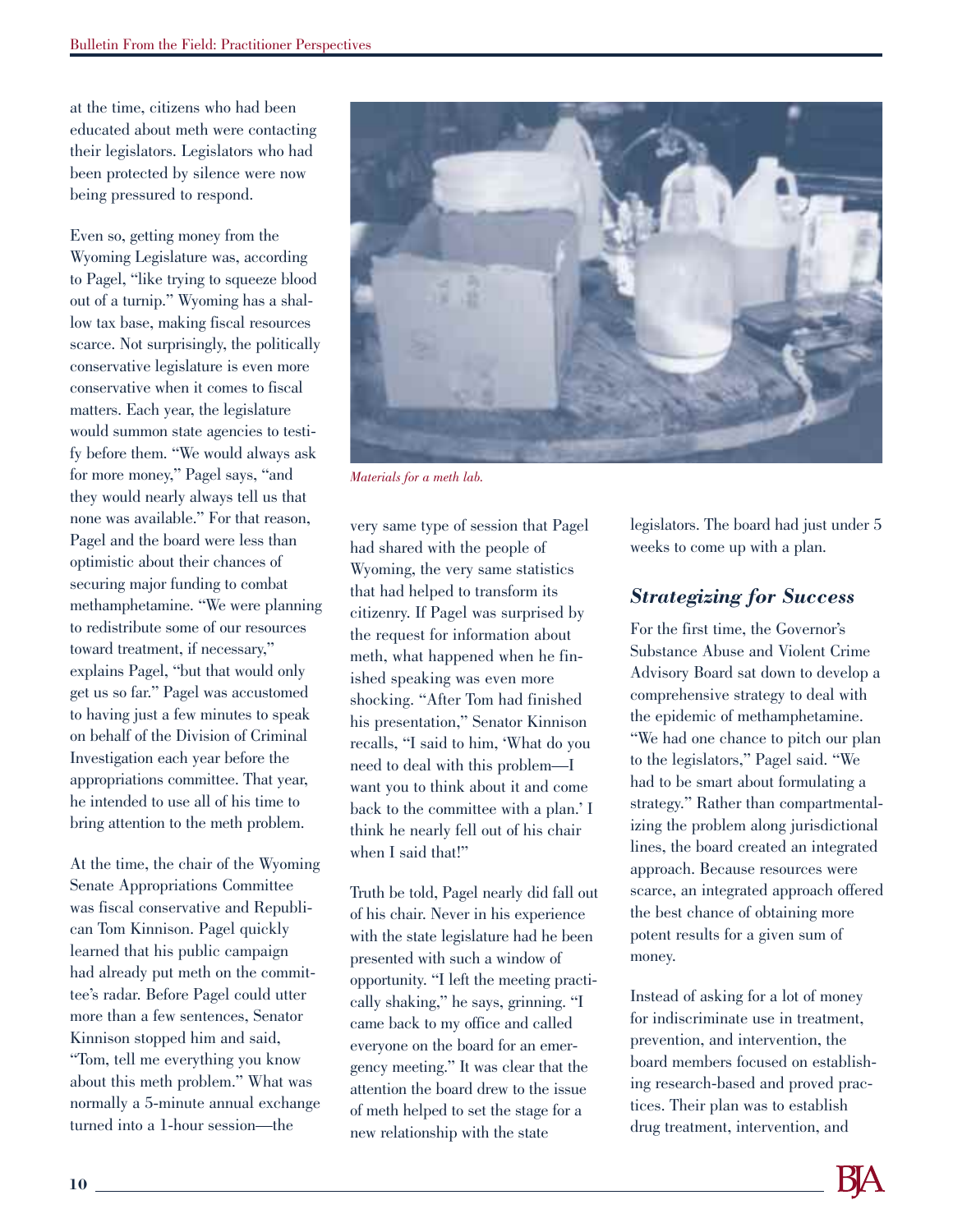prevention pilot programs throughout the state before devoting long-term assistance to any one initiative. They had learned a valuable lesson from Ellis's work: research and statistics not only help determine the scope of the problem but also help determine the effectiveness of a response to that problem. Accordingly, the board proposed to monitor and evaluate the pilots over 2 years. At the end of 2 years, the board would be able to point to the most promising models for the state of Wyoming and then expand them.

A great deal of work went into the proposal over the next several weeks. The final product called for the establishment of several key initiatives, nearly all of which were driven by needs exposed by Ellis's research. Among other things, the proposal called for

- ◆ Developing and eventually implementing a long-term residential treatment facility in Wyoming.
- ◆ Establishing and supporting intensive outpatient drug supervision programs for the criminal justice population.
- ◆ Establishing a methamphetamine working group of representatives from a wide range of disciplines charged with critiquing and monitoring the implementation of methamphetamine-related initiatives.
- Creating and distributing information for parents and addicts about available resources, including a brochure titled, *I Think My Child Is Using Drugs, What Can I Do: A Guide for Parents and Families.*
- ◆ Developing a specialized foster care program for mothers in need

of treatment for methamphetamine and other drug addictions. Many mothers had expressed reluctance to enter into treatment because it might mean the loss of their children to the Department of Family Services. This program was proposed to circumvent that problem.

- ◆ Establishing a drug court in Unita County. The board recognized the need for sentencing options for judges to ensure that addicts within the criminal justice system were afforded the opportunity to recover.
- ◆ Implementing the 15,000-Hour Initiative, a prevention and education effort focusing on children from kindergarten through age 12. Prevention programs in Wyoming were scarce at the time and focused almost exclusively on high school students. Ellis's research revealed high levels of drug abuse among children in middle school—a finding that demonstrated the need for prevention and early intervention throughout a child's student life.

These represent just a snapshot of the initiatives called for by the board's proposal. A recent report issued by the board describes the essence of their plan:

*This plan represents our best collective thoughts on what Wyoming needs to do NOW. It should also be clear that it represents a change in priorities. The board has concluded that public safety and health can best be protected if we balance strong law enforcement and appropriate punishment with the availability of effective and affordable treatment. We have concluded that*

*while law enforcement is an important part of a comprehensive strategy, we cannot build enough new prisons or jails nor can we arrest enough offenders to solve the problem. Arresting addicts and putting them in prison without providing treatment opportunities is an approach doomed to fail.*

Clearly, the board was not shy about expressing its shift in focus. "We felt comfortable talking about treatment," board member Steve Lindly says. "We had done our homework and knew that most people believed in our approach." Armed with public support and the confidence that the proposal called for the essential first steps to combat meth, the board submitted the proposal to the appropriations committee.

### **Legislative Victory**

Senator Kinnison did not have high expectations for what the board would propose. "I expected Tom to come back and ask for additional undercover officers for DCI," he admits. "When I saw the proposal, it was my turn to fall off my chair. The comprehensive and integrated approach to the problem detailed by the proposal marked an unprecedented kind of approach." From the committee's standpoint, the proposal set the stage for a new way of doing business. In prior years, the committee would appropriate money to state agencies "alphabetically." "That is to say," explains Kinnison, "there was no method to our appropriations. Tom and the board gave us a method everyone wanted to rid the state of meth. A comprehensive plan like the one presented to us was difficult to turn down."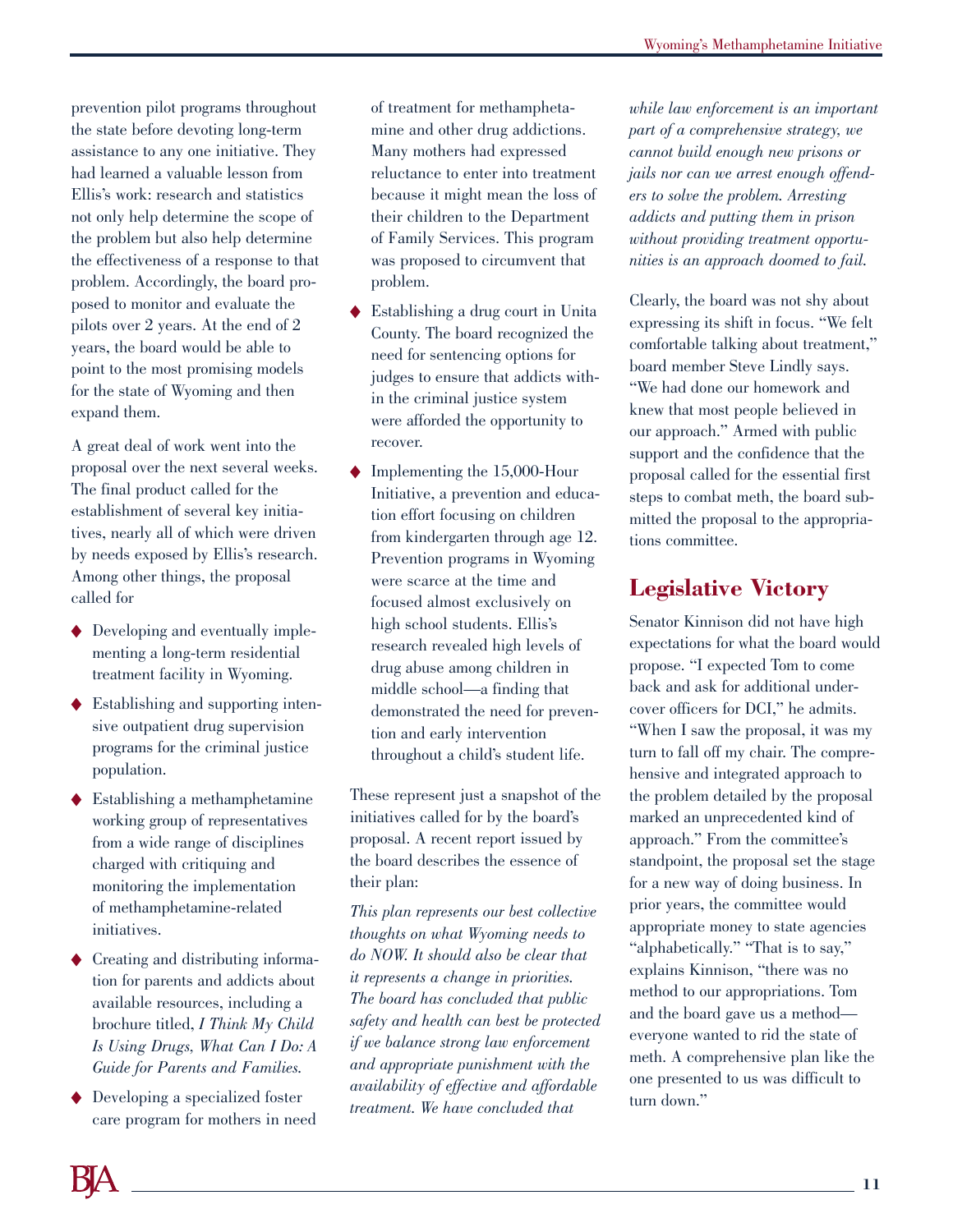The committee's ruling marked a historic event in Wyoming. The legislature appropriated \$3.2 million to implement Wyoming's Methamphetamine Initiative—a sum that would fund a substantial portion of the board's original proposal. Of that \$3.2 million, only \$250,000 was dedicated to enforcement. The majority of the money was dedicated to the establishment and enhancement of drug treatment throughout the state. Overnight, Wyoming's treatment budget had quadrupled.

#### **Unique Factors Contributing to Success**

The Governor's Substance Abuse and Violent Crime Advisory Board had managed an impressive victory. No magic bullet contributed to its success. Rather, the board's achievements can be attributed to a number of factors detailed below. Some the board worked deliberately to secure, others were quite accidental, and still others were beyond the board's control but nonetheless played an important role.

#### *Collaboration*

The board's newfound ability to work together played a decisive role in its victory. Working together meant:

- ◆ **Maximizing resources.** An integrated initiative ensured that the board members did not duplicate their efforts and waste funds—an important consideration in dealing with a relatively small and finite sum of money.
- ◆ **A more effective strategy.** Recognizing the complexities of the methamphetamine problem,

the board members understood the need to work together to develop a balanced approach.

◆ **Greater legislative success.** Chris Boswell, a Democrat from Sweetwater County and a member of the Wyoming Legislature, believes the united front exhibited by the board made a big difference. "Rather than pursuing their own agendas," he says, "the agencies came together and were able to look at the big picture—something that had not been done before. We were struggling to come up with a solution to a problem, and we were led to the answer by a widespread coalition."

Of course, coming together in Wyoming was not as difficult a prospect as one might imagine. The state's small population made it considerably easier to bring the parties to the table. Moreover, a small population base made developing a consensus far less difficult than it would have been in areas with bigger populations. A former governor was fond of saying that Wyoming was one small town with very long streets. Lindly agrees: "Even though we have a large state, you see the same people over and over again—we all know one another. That fact, combined with an inherent lack of turf issues, made working together relatively easy. Really, if you can't pull this off in Wyoming, you can't do it anywhere."

#### *Leadership*

As with many successful initiatives, leadership played an enormous role in the success of Wyoming's Methamphetamine Initiative, and few, if any, will contest that Pagel's leadership was instrumental. Nearly

# **Chronology for Wyoming's Methamphetamine Initiative**

- **1993** Department of Criminal Investigation begins to notice an increase in the number of meth-related arrests.
- **1996** Bernie Ellis conducts studies to determine the nature and extent of substance abuse in Wyoming.

Governor's Substance Abuse and Violent Crime Advisory Board launches campaign to increase public awareness about the methamphetamine problem.

- **1997** State legislature asks for a plan to combat the meth problem.
- **1998** State legislature appropriates \$3.2 million to seed Wyoming's Methamphetamine Initiative.
- **1999** State legislature delivers a 2-year, \$5.2 million appropriation to continue development and implementation of Wyoming's Methamphetamine Initiative.

everyone involved in the process recognized that Pagel's trustworthy reputation played a major role in convincing others about the importance of treatment. Boswell was among those impressed by Pagel's willingness to speak up on behalf of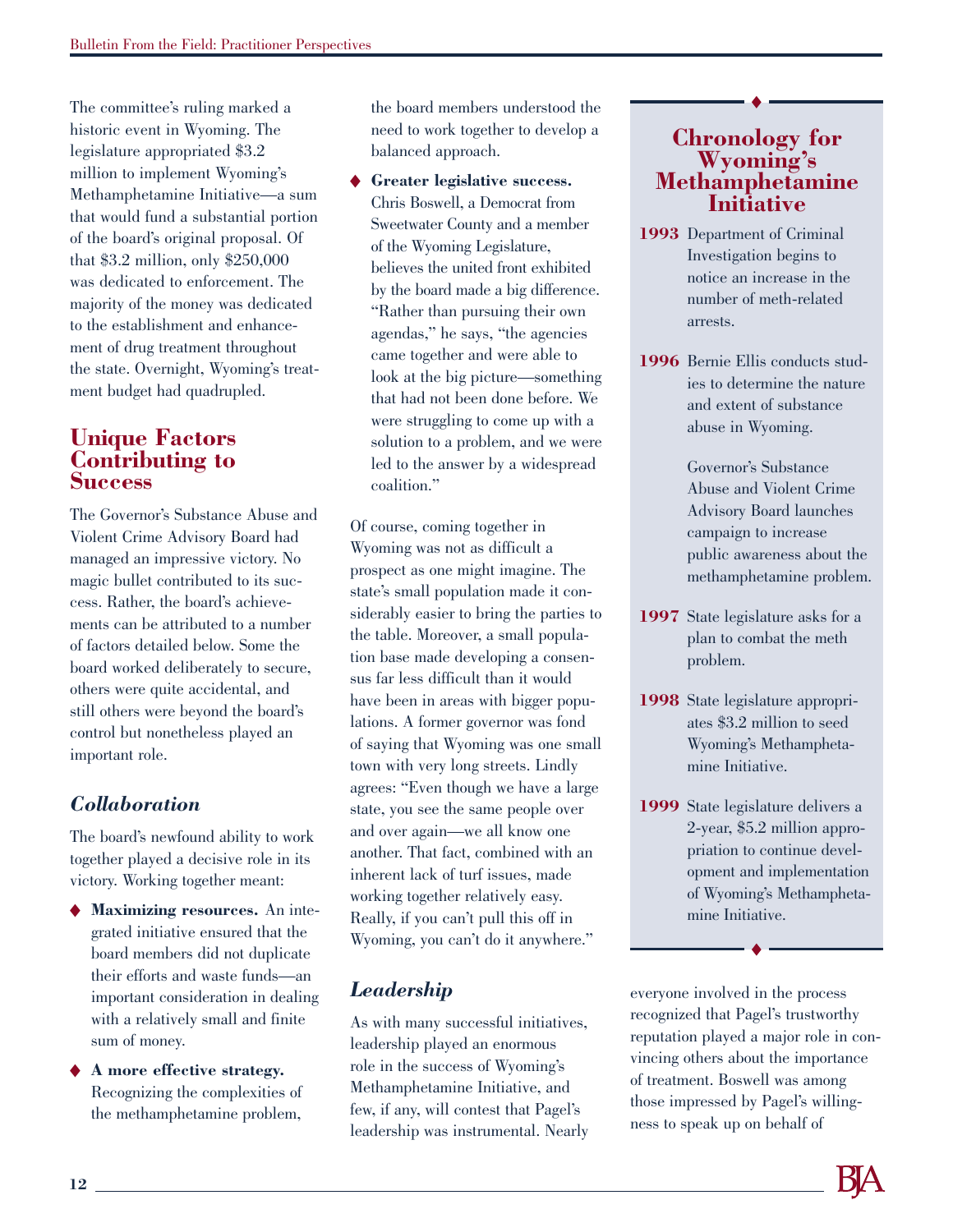treatment. "When you have a reputable cop like Tom Pagel speaking in favor of treatment, it has a big impact. Obviously, he was not doing it out of self-interest. It was clear that he was advocating treatment because he felt it was the best thing for our state. When he talked, people listened. Not only legislators but people from all over the state."

Additionally, Pagel's ability to bring people together made the board's newfound collaboration possible. His willingness to remain open to new ideas and to share in the decisionmaking process and his strong personal ties with people across the state were important factors in building a united coalition.

Other leaders played important roles as well. The governor was active in helping to craft the plan. Other members of the board effectively promoted their message and contributed to the plan's development. Legislators helped to refine the board's proposal, and many unsung heroes helped to make the Wyoming Methamphetamine Initiative a reality. Ultimately, the methamphetamine problem brought out the leadership potential in countless Wyoming citizens as they banded together to rally against crisis.

#### *Statistics*

The statistics generated by Ellis and others played a critical role in the board's success. Numbers helped to bring about Pagel's and the board's transformation; they helped convince the public and legislators of the nature of the problem. They demonstrated both the failure of past punitive approaches to drug abuse

and the promise of treatment. Ellis's continued presence in the state as a seasoned and reputable epidemiologist was also invaluable. Those who expressed skepticism about the numbers or called for elaboration on the studies were able to question Ellis about his findings. "The Governor himself asked me to attend a cabinet meeting to explain the findings," says Ellis. "Those kinds of opportunities were important to demonstrate that the findings were credible and very real."

#### *Desperation*

One factor that could not be controlled but worked to the advantage of the board was the fact that Wyomingites were hungry for answers to the meth crisis. "We were desperate," says Boswell. "Meth had us all scared, and we had little choice but to listen to anyone with a reasonable solution."

Would the board have been so successful had the public and the legislators not been so desperate for a solution? This question does not cast a shadow on the accomplishments of the board. While desperation may have made Wyoming more attentive to the board's call to action, credit should be given for its success in drawing attention to the issue, generating public support for the project, and for the ingenuity of its approach. Moreover, legislators did not indiscriminately sign off on the Meth Initiative. Their large appropriation sent a strong signal that the plan held great promise.

# **Looking Ahead**

The board's securing \$3.2 million to combat methamphetamine provided a foundation on which to build—a

foundation that continues to be built on today. The following fiscal year, the appropriations committee approved a 2-year, \$5.2 million appropriation, a sum that ensured the continued operation of pilot programs throughout the state. In addition, the state is planning a variety of new projects in the area of drug treatment, prevention, and intervention, including

- ◆ The establishment of a Statistical Analysis Center, which will operate through an innovative partnership between the state and the University of Wyoming. Recognizing the continued importance of statistics as a roadmap to success, this center will create a centralized statistical database and information management system. The center will compile and analyze statistics generated by state and local agencies, a function that will continue the tradition of researchdriven policy. Additionally, it will promote a knowledge base of research and evaluation on which future policies, programs, and strategies can be built.
- ◆ The expansion of existing corrections-based treatment programs to provide greater treatment opportunities for inmates. Wyoming's prison population remains one of the state's most addicted groups. An estimated 50 percent of Wyoming's inmates are drug abusers, and methamphetamine is often their drug of choice.
- ◆ The establishment and evaluation of several drug courts in the state (including in Indian Country).
- ◆ The development of a summer school to train substance abuse counselors.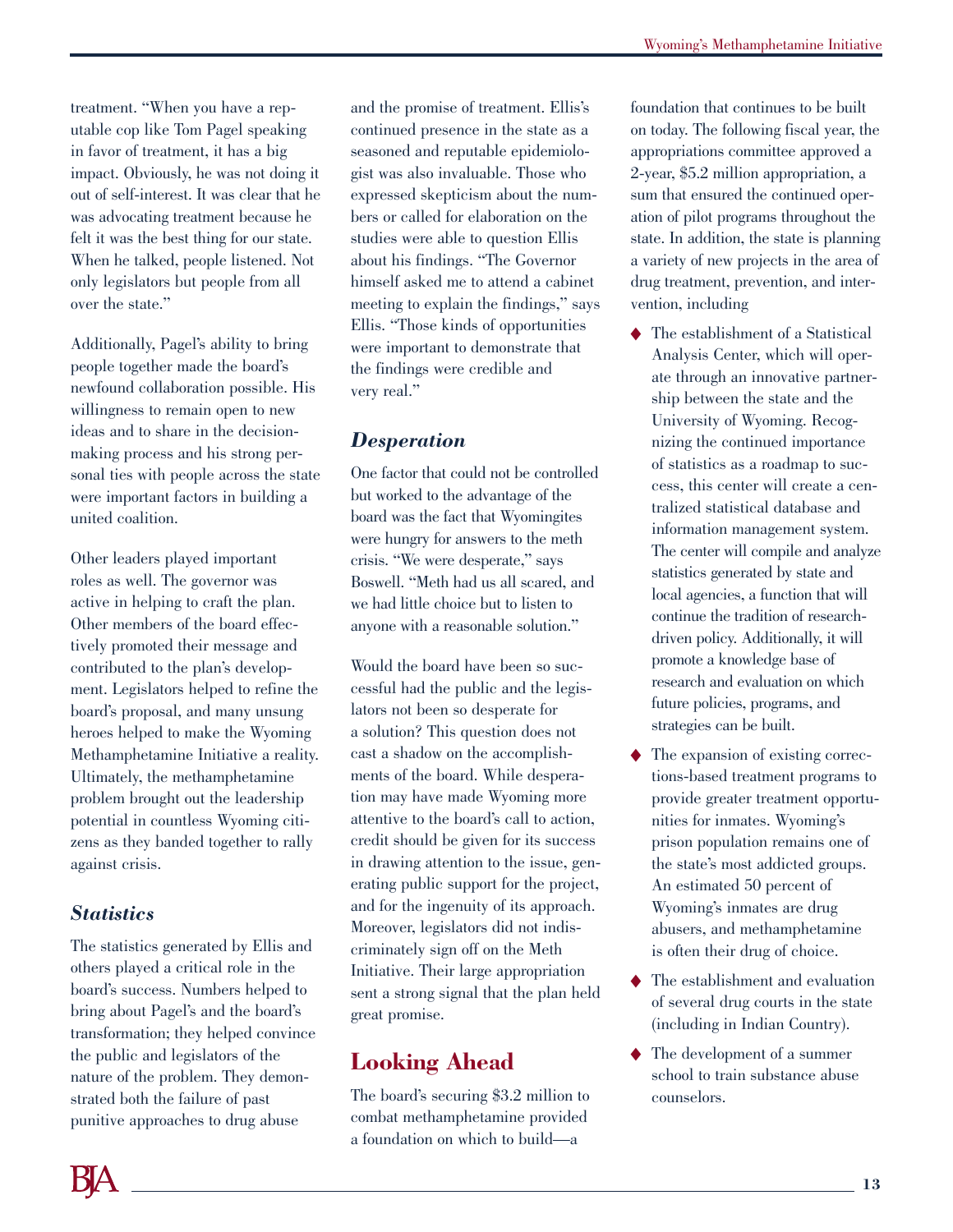◆ The implementation of a telemedicine project that will link various corrections facilities to the state hospital.

These state initiatives to combat meth and other drug abuse are the products of new thinking in Wyoming—thinking that originated only a few years earlier when methamphetamine first raised the eyebrows of the board. Since then, Pagel and others have worked hard to reinforce the message that any strategy must be dynamic and flexible to be successful. "Our drug problem is not static," says Pagel. "It's complex and always changing. We have to continue to adapt to be effective."

Still, new thinking and adaptation have yet to do away with critics of the Meth Initiative. Some people deny that the meth problem is as bad as the statistics show and are skeptical of the massive government expenditures to combat it. Mark Voss, a former public defender in Cheyenne, questions whether a meth crisis really exists in Wyoming. "More people may be using meth," he concedes, "but is it a crisis? I'm not sure." While Voss admits that he has not seen Ellis's study, he remains cautious about accepting the numbers at face value. "My experience with studies like these," he explains, "is that they are often done by people who have an interest in seeing inflated numbers." Ellis's response to the argument is clear enough: "I'm not the one who stands to benefit from increased funding from the state legislature. My interest in this process is in applying scientific principles in order to clarify problems. In my view, we do not do the public any good by overdramatizing the problem." Ellis

also points out that the numbers are probably conservative. His widely quoted school survey, for example, was based on self-reporting by teens in school—a method that does not account for false survey responses and teens outside of the school system.

Some treatment providers have also voiced opposition to the initiative. Many providers are frustrated by new requirements that call for quantitative demonstrations of success. They claim that the human worth of their programs cannot be measured in statistical terms. Although Pagel and others on the board concede this point, they remain steadfast about their new requirement for evaluation of treatment services. "We are dealing with a small sum of money," explains Pagel. "The reality is that we can only afford to fund programs that can demonstrate to us that their services work."

Still others, including Voss, are cautious about the influx of mechanisms like drug courts, which present complex problems with respect to the rights of the accused. "My biggest concern," Voss argues, "is that drug courts can be coercive with respect to defendants. If defendants are given the choice between jail time and treatment, you don't have to be a genius to figure out which they are likely to choose. We have to be careful about a system that baits defendants into one course of action over another." Even so, Voss believes that incentives to get people into treatment are necessary and that drug courts are, at least in theory, a good idea.

Despite these critics, few, if any, will contest that Pagel and the board have

the best interests of the state in mind. Moreover, Pagel admits there is room for improvement: "More focus needs to be put into prevention and early intervention." While the numbers from Ellis's student survey pointed to an urgent need for prevention and education, only \$100,000 of the initial \$3.2 million was dedicated to these areas.

Other concerns stem from Wyoming's focus on methamphetamine to the potential exclusion of other, more deep-rooted problems. Although most agree that methamphetamine presents a uniquely difficult problem, there are those who believe that it should be dealt with in the context of addictive behavior in general. While McDaniel fully supports the Meth Initiative, having helped craft it, he also believes that more needs to be done. "We frequently fail to see the forest for the trees," he says. "We spent a lot of time and effort trying to treat addictions without taking the time to look at the conditions that might be contributing to addictive behaviors in the first place." It follows from McDaniel's logic that issues such as poverty, social isolation, lack of healthy opportunities for young people, and other social concerns also need to be factored into the methamphetamine equation.

Perhaps one of the biggest social concerns that remains largely unchecked is Wyoming's alcohol problem. Today, Wyoming is plagued by the rampant use of alcohol, a drug that leaves behind devastation that easily rivals, if not outpaces, that of methamphetamine. Alcohol-related fatal automobile crashes in the state occur at double the national average, and Wyoming children have the fourthhighest alcohol usage rate in the